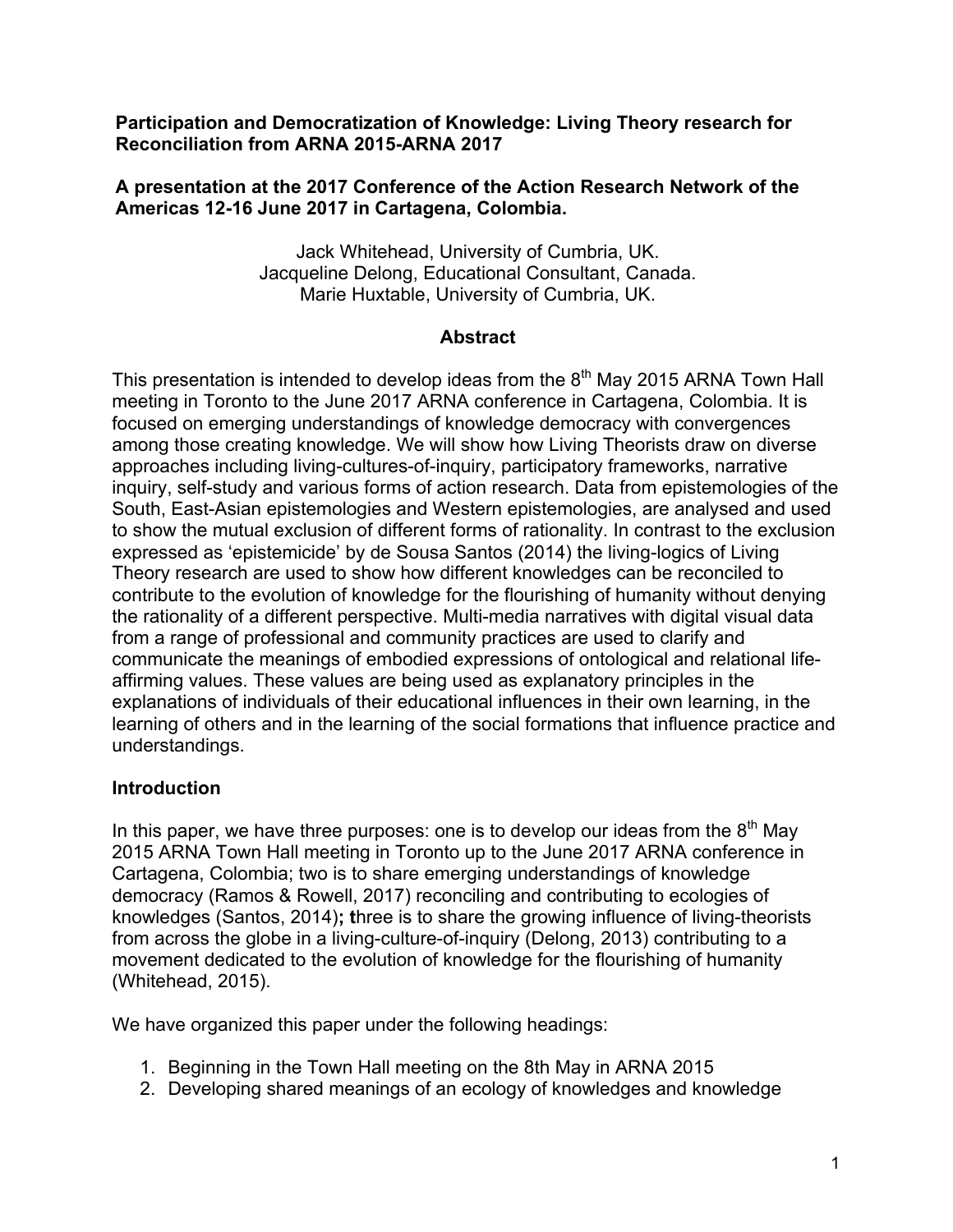democracy.

- 3. Contributing to the evolution of knowledge for the flourishing of humanity.
- 4. Evolution of understandings from ARNA 2015 to ARNA 2017
- 5. Next Steps

## **1. Beginning in the Town Hall meeting on the 8th May in ARNA 2015.**

The successful submission by Jackie was as follows:

**Session Abstract** The intent of this Town Hall meeting is to engage practitionerresearchers across the globe as on site and virtual, through the internet, attendees in a living-culture-of-inquiry through values-based dialogue in creating living-theories (explanations of our influence). Multi-screen SKYPE conversations are shown to be influencing our perceptions of the idea of Ubuntu that 'I am because we are/we are because I am' or i~we for shorthand and enabling us to 'pool' our life-affirming and life-enhancing energies, as well as sharing and evolving our relationally dynamic culture of inquiry and Living Theory research. In small groups of 6-7, we will share our experience with these sorts of dialogues and invite others to participate in conversations that are influencing our teaching and research practice and hope to encourage use of this interactive process as a model for joint action, learning with and from each other.

http://www.actionresearch.net/writings/arna/ARNA2015TownHallProposal090215.pdf

It is important to note that there are three ways that people participated in the Town Hall Meeting: as attendees, physically present in the Town Hall meeting at the ARNA 2015 Conference in Toronto, Canada; as virtual participants through multimedia SKYPE; and others through their 'living-posters'. Some physically present and virtual participants also contributed through their living-posters. You can access our account of the Town Hall event produced as a paper for the, 'ARNA 2015 Conference Proceedings of the Town Hall meeting' from

https://sites.google.com/site/arnaproceedings/home/2015/delong.

We want to share some of our experience and understandings of the Town Hall meeting by inviting you to view the following clips. While we are not expecting you to view the 11:46 minute video data, as you read the following we hope you might get a sense of the embodied energy and connections that contributed to developing a living-culture-ofinquiry in the meeting, by dipping into the video at different places. The visual below gives you a sense of the large screen where the 'Skype' group was located and the on site group that could interact with the laptops focusing on the 'Town Hall' speaker that Jack and Jackie held. In the still we see different laptops being used to bring in different groups from around the world.

Swaroop Rawal in India is also shown on the large screen and Jackie is enabling Swaroop to see the attendees as they can see her on the screen through the laptop. Swaroop Rawal is sharing her excitement in joining the group. Keep in mind that it is 3:00 am her time.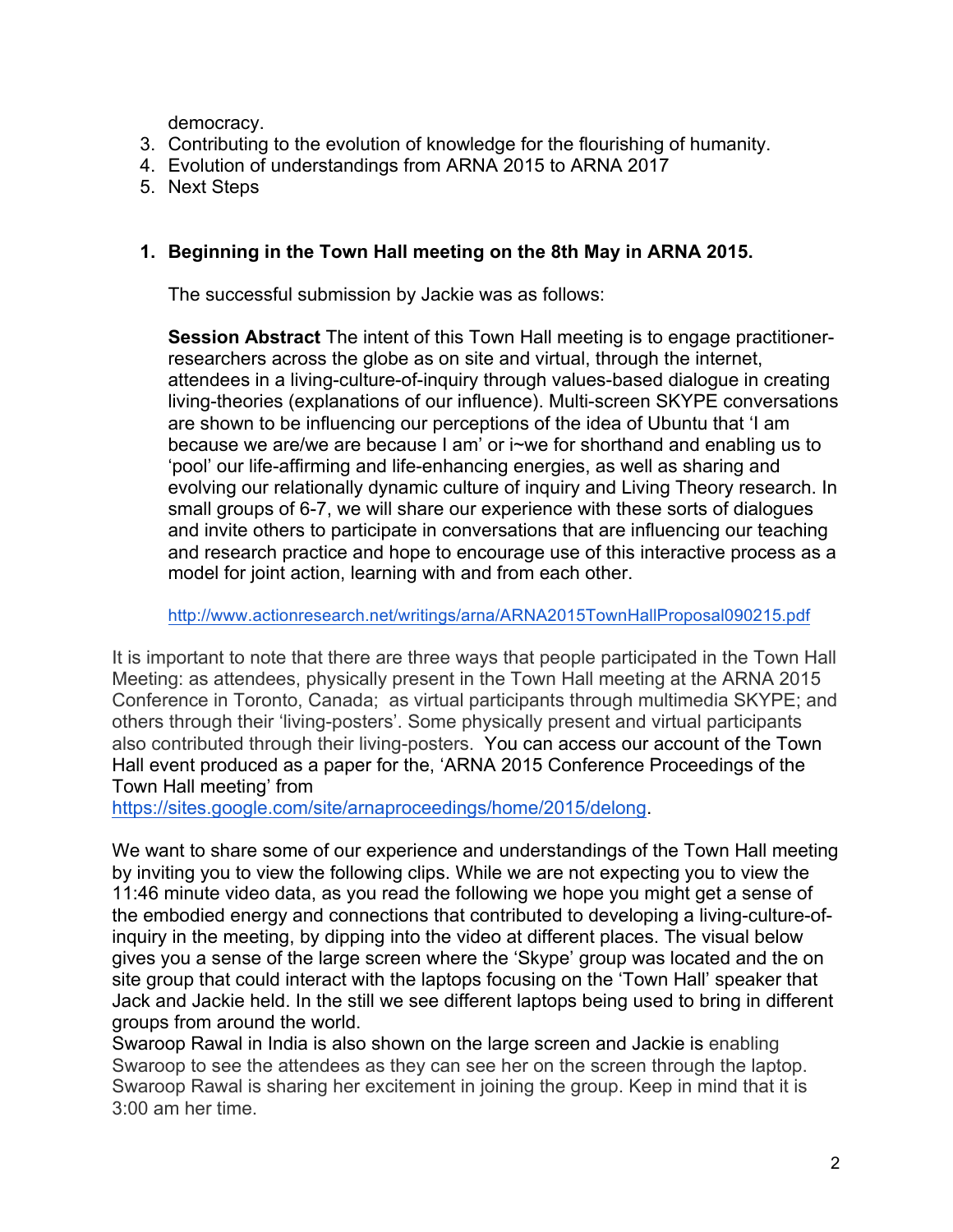https://www.youtube.com/watch?v=kYe-8SR9eWQ&index=4&list=PLj7Kbzs74Rs7Kd3ZDeL7CeKhCCfW-dAa

Swaroop says:

"I'm so excited to be with you. I can see you all so clear. I am working in drama in education to enhance life skills in children. Right now I am working in villages training primary school teachers how to use drama in education in the curriculum and life skills enhancement."

Jackie is also showing the face-to-face participants the SKYPE participants.

https://www.youtube.com/watch?v=\_KWOf0hh4i8

We would like to have shown you those physically in the room at the 'Town Hall' meeting in Toronto, but we did not ask for ethical permissions at the start of the



#### meeting.

We were aware as we prepared for the event that many would not be able to come in through SKYPE. Marie (Huxtable, 2015) originated the notion of living-posters as an option that was introduced later. For now we want to continue with the 'story' of the virtual participants through multimedia SKYPE and the contribution they made to participation and democratising knowledge. They each draw on diverse approaches as they research their practice as Living Theorists, including living-cultures-of-inquiry, participatory frameworks, narrative inquiry, self-study and various forms of action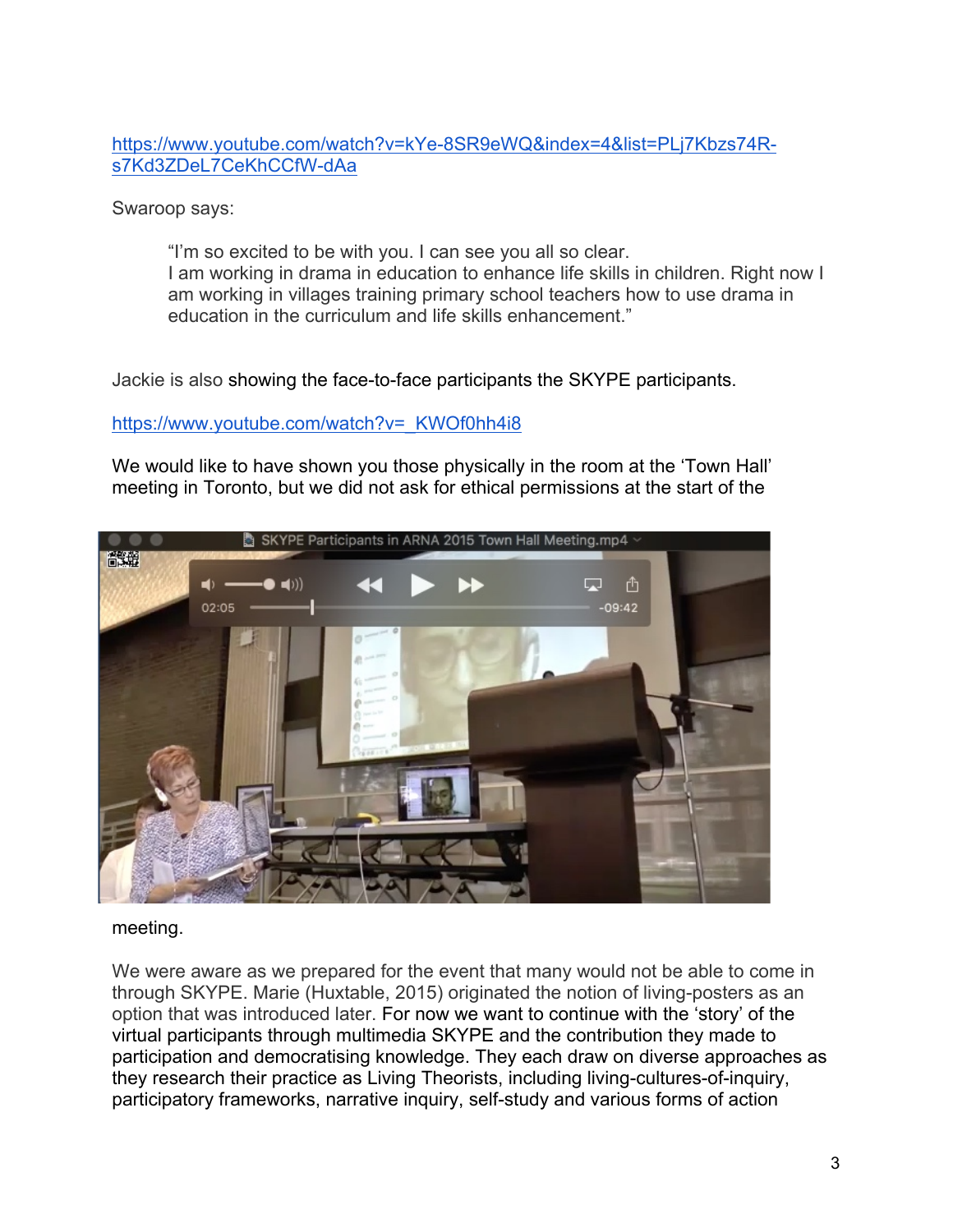research.

The purpose of reviewing each of the 'SKYPE' speakers in the 11 minute clip is to show how we are creating a living-culture-of-inquiry:

The video extract begins with Bernie Sullivan in Ireland introducing her doctoral thesis on A living theory of a practice of social justice: Realising the right of Traveller Children to educational equality (see http://www.jeanmcniff.com/items.asp?id=47 ). Bernie then introduces the work she has been doing with Mairin Glenn, Caitrionia McDonagh and Mary Roche from Ireland and with Pip Bruce Ferguson (who came from New Zealand, to work at Dublin City University) in forming Network Educational Action Research Ireland (NEARI).

The video continues with Pieter du Toit with his interest in academic staff development at the University of Pretoria and Liz Wolverardt, a member of staff at the University of Pretoria and a doctoral researcher who worked with Pieter as supervisor. Their living poster (see http://www.actionresearch.net/writings/posters/homepage061115.pdf ) focused on their supervisory relationship and on how supervision could be a moral contract between researcher and supervisor as both share their learning.

We hear from Pip Bruce Ferguson, talking from Ireland about her research in New Zealand in support of indigenous individuals and groups and her introduction to Living Educational Theory. Pip communicates directly with one of the attendees about the excitement of communicating through technology and the importance of bringing love as a standard of judgment into the academy. Pip explains she is going to present at ALARA in South Africa in November 2015 and Pieter expresses the hope that they will be able to meet up.

Sonia Hutchison then contributes from the UK. Sonia is executive director of a Carers' Network. Sonia's doctoral research is focused on 'A living-theory of caring'. Sonia explains that she will be presenting at the Action Learning Action Research Association (ALARA) Conference in Pretoria in November 2015 and expresses her hope that she will be meeting people on the Multi-Media SKYPEs in South Africa.

Delysia Timms from Durban University of Technology (DUT) introduces Lee Scott and Linda Vargas and emphases Love and Joy in the work that she does as a staff developer at DUT and a canon in the church. Delysia talks about a 'mentoring action research group' using living-theories and about a paper she has had accepted for presentations at a Conference in New Zealand. Lee shares the importance of wellbeing; that is student well being and her own well being and that it is all about the love.

The video shows our embodied expressions of our shared meaning of a living-cultureof-inquiry. This meaning has been originally expressed by Delong, (2015):

When I use the language of Culture of Inquiry, I am meaning the creation of a safe, supportive space where students and teachers are enabled to make explicit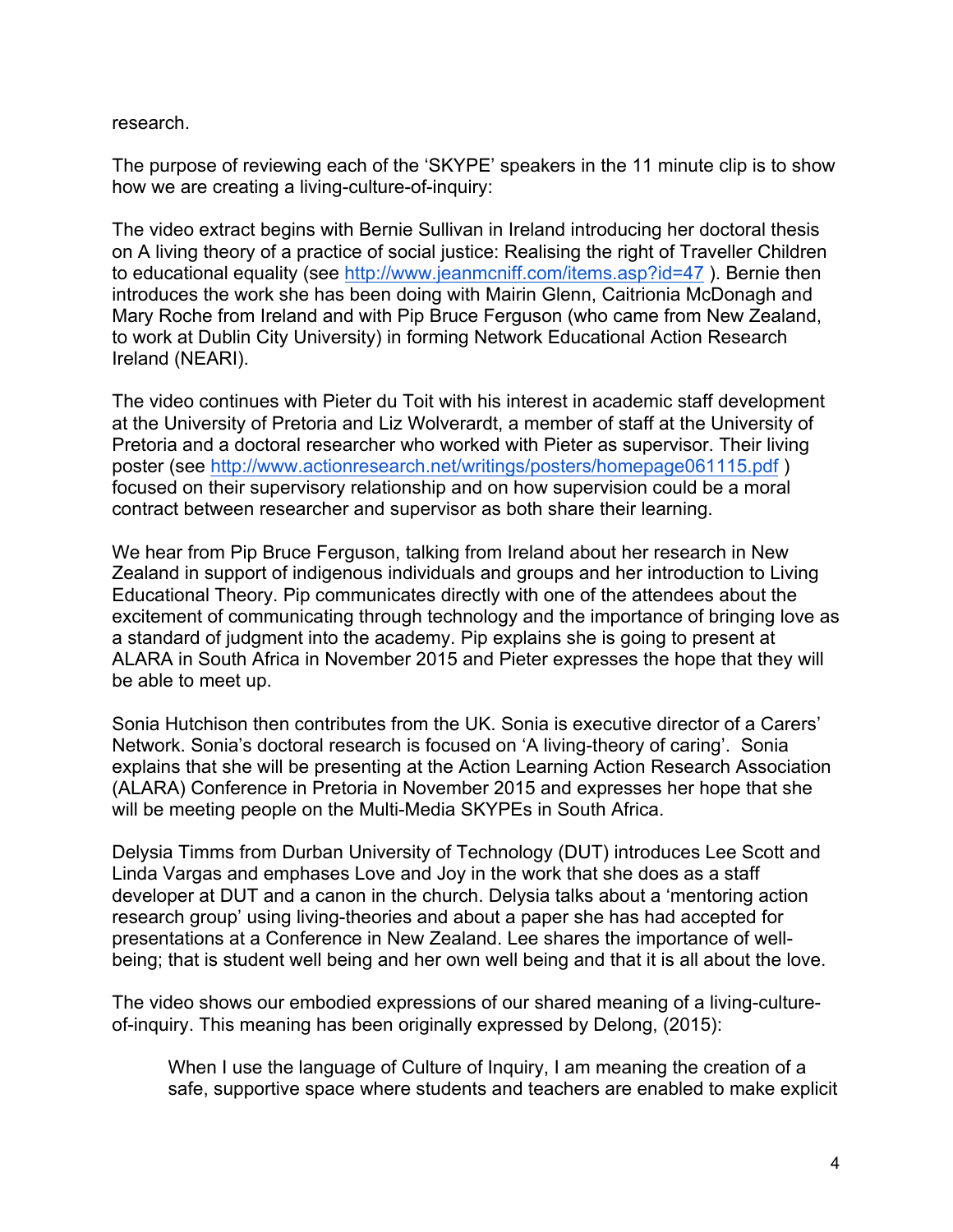their values and make themselves accountable for living according to those values. They learn to recognize when they are not living according to their espoused values and are what Jack Whitehead calls living contradictions. Actionreflection cycles based on asking questions like "How can I improve my teaching of these children?" become as natural as breathing. Experiencing values such as loving kindness and loved into learning in this democratic, non-hierarchical environment and recognition of their embodied knowledge, encourage students and teachers to take responsibility for their own learning. When I use the language of a culture-of-inquiry I am meaning the unique living and embodied expressions of this culture in the individual's practice. The language of a culture-of-inquiry draws on the language of a Culture of Inquiry. (Delong, 2013, p. 26) (p. 3).

Each contributor to the multi-screen SKYPE conversations participates in a valuesbased dialogue in supporting the creation of their living-theories (explanations of our educational influence) with their living-posters at http://www.actionresearch.net/writings/arna/arnaposters270415.pdf .

We have used Skype as it is readily available technology in our efforts to democratize knowledges. Over the two years we have kept in mind what we learned from the participants in the 'Skype' group: that the audio needed improving for them to hear all of the conversations clearly.

We move now to describing and explaining our developing shared meanings of the language of ecology of knowledges (Santos, 2014) and knowledge democracy from Ramos and Rowell (2017).

## **2. Developing shared meanings of an ecology of knowledges and knowledge democracy.**

In our writing and publications, we show how an ecology of knowledges is a way of holding diversity in knowledge that supports the growth and integrity of the whole. The evidence of our emerging and shared understandings of knowledge democracy include convergences and continuing dialogues among those, including ourselves, creating knowledge through Living Theory research programmes.

We begin with our emerging shared meanings of knowledge democracy, ecology of knowledges and reconciliation. As defined by Ramos and Rowell (2017) an ecology of knowledges is a way of holding diversity in knowledge that supports the growth and integrity of the whole. An ecology of knowledges gives us the opportunity to forge a new field of coherences in recognising the value of, but moving beyond, scientific materialist empiricism. As different knowledge systems interact, they can learn from these interplays. Instead of disintegration between competing reality claims, an ecology of knowledges leads to new possibilities of integration. The name for this new orientation is Knowledge Democracy.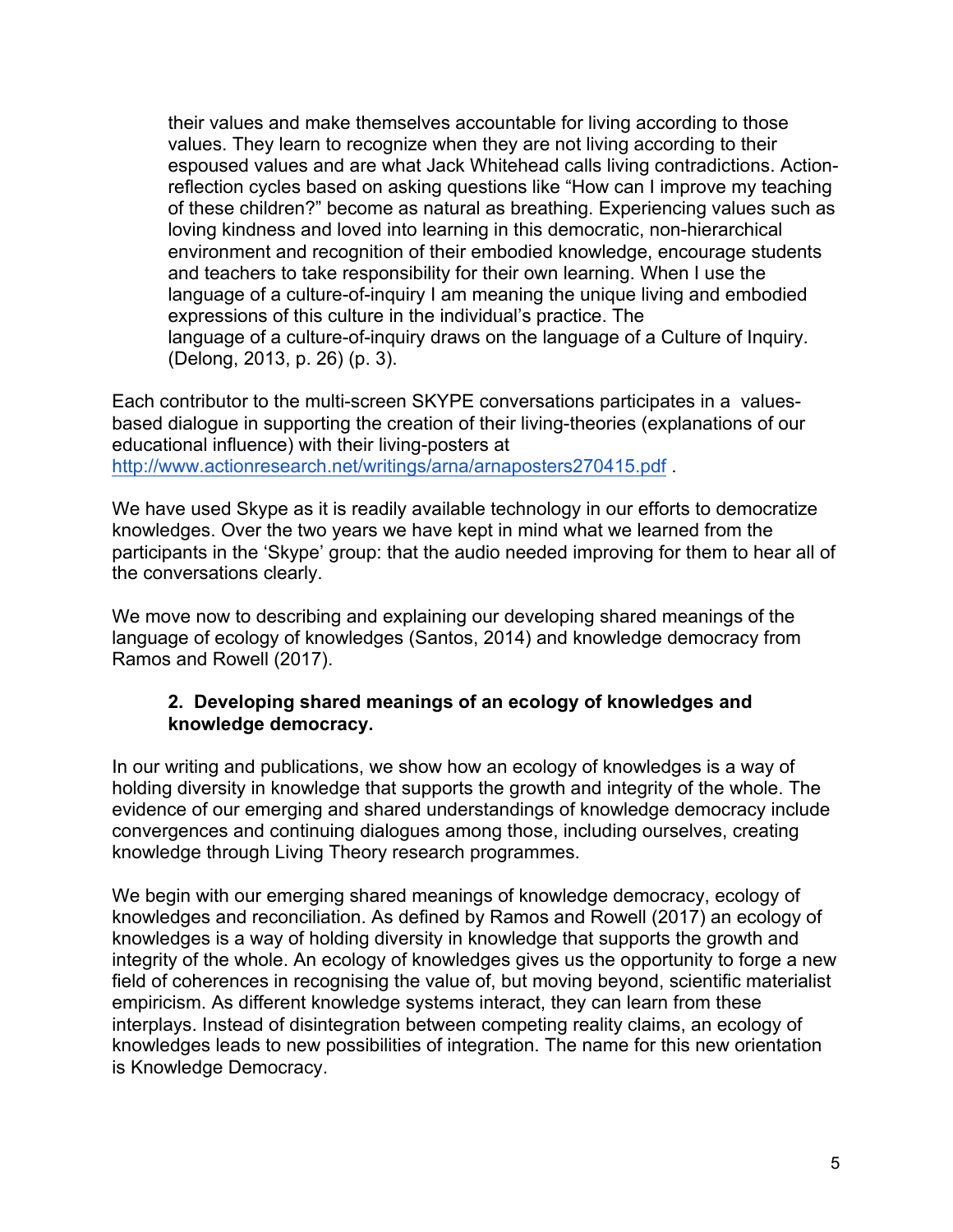Our understandings of knowledge democracy and ecology of knowledges have emerged in several dialogic and written iterations of attempting to fully comprehend their meanings. In particular in her recent publication in the Educational Journal of Living Theories (EJOLTS), Delong has written Respecting and Legitimating The Embodied Knowledge of Practitioners In Contexts of Power Struggles which was published in the 2017 June issue of the Educational Journal of Living Theories, Volume 10(1)**:** 43-71 at http://ejolts.net/drupal/node/298. The abstract reviews the nature of the work:

In this article, I present some arguments to show what is needed for school and medical systems and educational research journals to respect and legitimate the embodied knowledge of practitioners through their own living-theories in terms of making original contributions to academic and professional educational knowledge. The students' stories that address obstacles, constraints and, thankfully, transcendence reveal the significance of leadership, sustainability, and accreditation in respecting their embodied knowledge and for improving the social order and the flourishing of humanity. To support my arguments, I show how a living culture of inquiry and multi-media possibilities focus on clarifying and communicating values-based expressions of meaning. I draw insights from the work of De Sousa Santos (2014) including the idea of 'epistemicide'. Epistemicide draws attention to the ways in which the validity of indigenous and practitioner-knowledge is not recognised or is killed off in the dominant epistemology of western universities.

This article shows how the embodied knowledges of practitioners are being made public in the context of the power struggles in which I am making this contribution as part of my living legacy (Forester, 2015).

Reconciliation seems to mean arriving at a space where different and diverse knowledges thrive and enrich each other. In that space, the embodied knowledge of practitioners would be accredited on an equal footing, same but different, as knowledge based on quantitative statistical design. Reflective, values-based self-studies might better serve questions on human behaviour and statistical; control-group studies might better serve questions on chemical and material processes. And both might work together to improve outcomes for improving human lives. Then we would have integration, as opposed to disintegration, and knowledge democracy.

Pip Bruce Ferguson (2008) describes attempts she has observed to include more diverse perspectives and presentation styles in research. She suggests "that these changes are indicative of an epistemological transformation in what counts as educational knowledge." (p.24)

It takes courage and open-mindedness for people accustomed to and trained in 'traditional' research processes to consider and even embrace alternative ways of researching, and of presenting that research. But it will validate forms of research that can convey knowledge not easily encapsulated just within pages of written text and work to overcome those whose knowledge and skills have been, in the past, inappropriately excluded (p.25).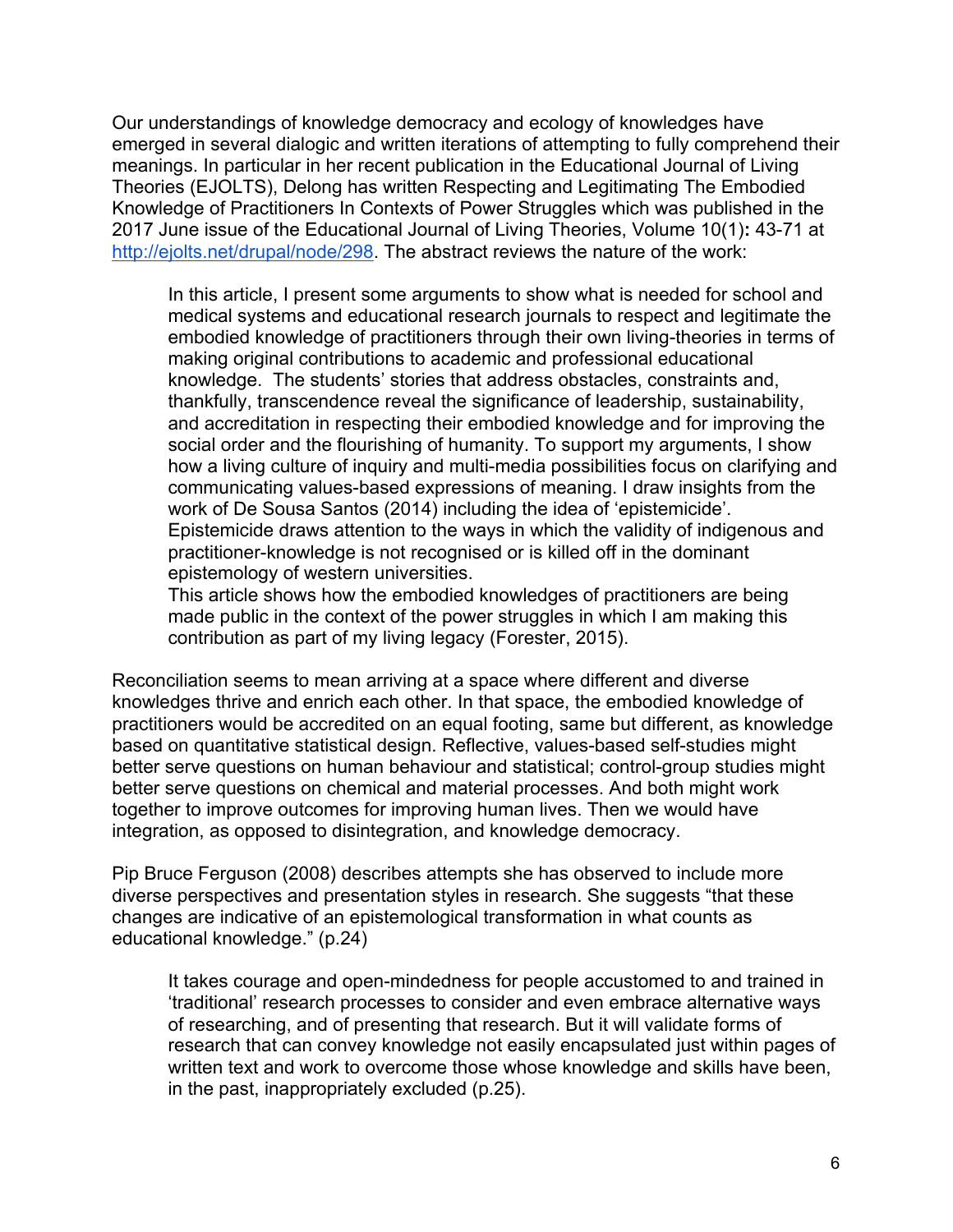Each of us makes a concise statement of our understandings of knowledge democracy:

## **Jackie**:

For over 20 years, I have committed myself to ensuring that the voices of the practitioners, teachers, consultants, principals, nurses, practising professionals are heard, respected and legitimated. I exhort them to refuse to let anyone, supervisor, academic, anyone, however kind they may seem to be, speak for them, to take away their voice, to assume their knowledge. This passion that fuelled my work came, I think, from sensing condescension, from reading about and hearing that access to the temple of all knowledge is through the gates at the university and that the practitioner's knowledge is only legitimated when university academics speak for them. That practitioners have embodied knowledge and write rigorous research seemed an idea from an alien galaxy to the universities as they were and are negating practitioners' knowledge in forms of epistemicide (Santos, 2014).

Currently, we live in a world of epistemicide where the embodied and lived knowledge of practitioners is dismissed or 'killed off' by some academics, academic institutions/publications and academic accrediting processes. One of the problems lies in the use of ethical procedures that are formulated at universities to assess social science research. One master's student who intended to conduct research on her teaching practice in her classroom was asked if she could assure the ethical review board that she could return the students to the state in which she had found them! (Delong, 2002)

As we have interacted with different knowledge systems, we have learned from these interplays and helped ourselves and our students to enjoy this new orientation known as Knowledge Democracy. We have seen much growth in the field of Living Theory research but most of our students still have to run the gauntlet of receiving permission to research their own practice, of attaining accreditation and of acceptance for publication. We and our colleagues in Educational Journal of Living Theories (EJOLTS) are committed to an ecology of knowledges that leads to new possibilities of integrationmore to come on this later in the paper.

## **Jack**:

I'd like to start by focusing on the need for reconciliation in the face of epistemicide.

In our experience of the pressures from the Academy to conform to Western epistemological principles, we are aware that these pressures can omit, distort or attempt to replace the practical principles we use, based on our ontological values, to explain our educational influences in learning. This pressure can be appreciated in the mistake acknowledged by Paul Hirst (1983) in a view of educational theory that attempted to replace these practical principles in explanations of educational influence, when he wrote: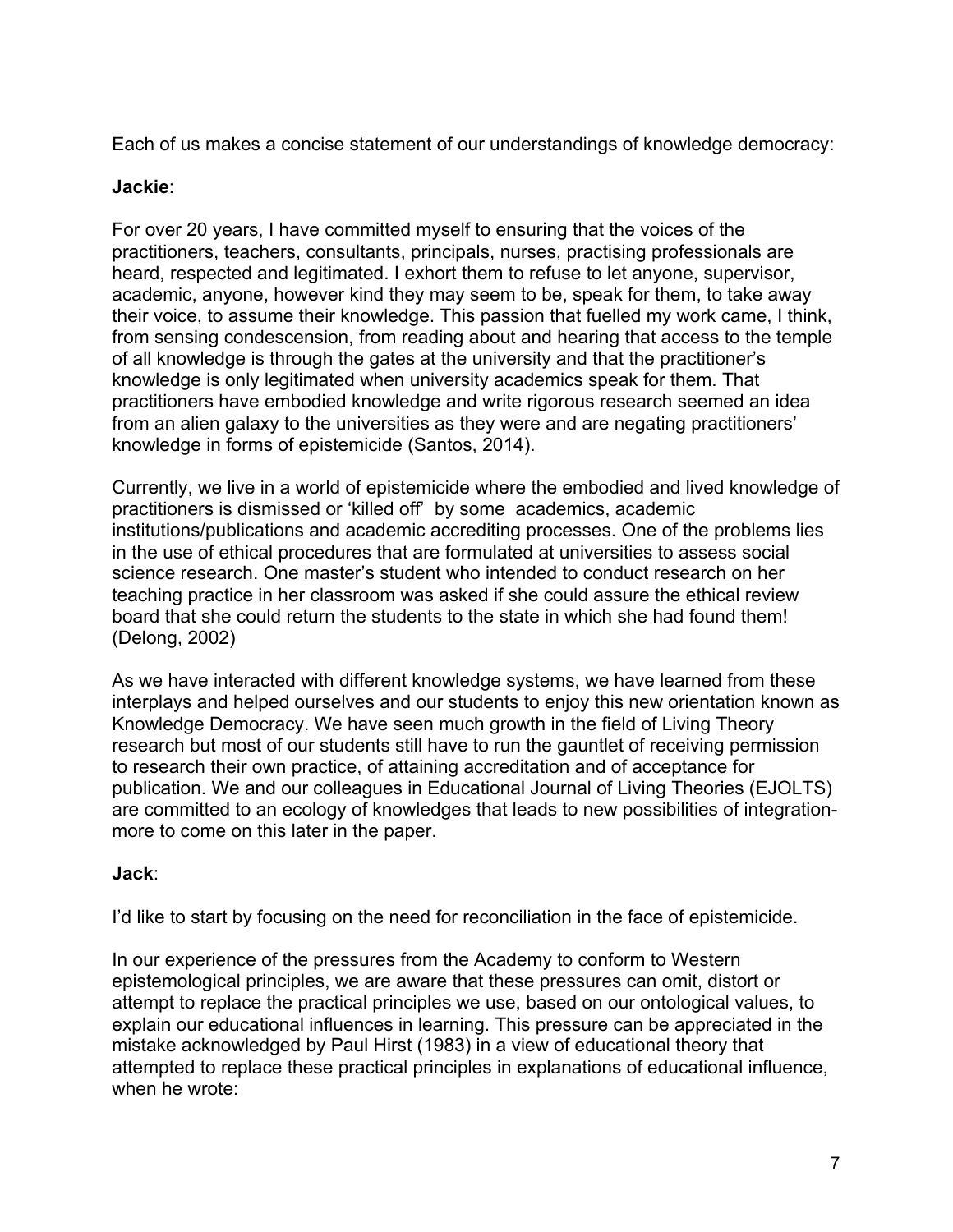Much understanding of educational theory will be developed:

"… in the context of immediate practical experience and will be co-terminous with everyday understanding. In particular, many of its operational principles, both explicit and implicit, will be of their nature generalisations from practical experience and have as their justification the results of individual activities and practices.

In many characterisations of educational theory, my own included, principles justified in this way have until recently been regarded as at best pragmatic maxims having a first crude and superficial justification in practice that in any rationally developed theory would be replaced by principles with more fundamental, theoretical justification. That now seems to me to be a mistake. Rationally defensible practical principles, I suggest, must of their nature stand up to such practical tests and without that are necessarily inadequate." (Hirst, 1983, p. 18)

In facing and transcending these pressures, throughout our living-theory doctoral inquiries, (Huxtable, 2012; Delong, 2002; Whitehead, 1999), we have shown (Delong, 2017; Huxtable, 2016; Whitehead, 2017a) how different knowledges can be reconciled in contributing to the evolution of knowledge for the flourishing of humanity without denying the rationality of a different perspective.

As Living Theory researchers we provide evidence that we have researched our 'I' questions, 'How do I improve my practice in living, as fully as possible, values and understandings that carry hope for the flourishing of humanity?' These understandings include an alternative form of globalisation to the form of globalisation that is often referred to as economic rationality by critical social theorists (Whitehead, 2017b). By focusing on our 'I' questions, grounded in our practice and our values that carry hope for the flourishing of humanity, we are not denying the importance of insights from theories. What we are doing is to prioritise our concerns to improve our practice, through living our values as fully as possible, rather than prioritise the application of a general abstract theory, such as critical social theory, to our 'I' questions. This is not to deny the importance of insights from such theories. It is to emphasise the our practical concerns are prioritised by the ways our values and understandings are engaging with the particular contexts in which we are working and researching.

As Living Theorists we draw on diverse approaches including living-cultures-of-inquiry, participatory frameworks, narrative inquiry, self-study and various forms of action research. In addition, we integrate forms of quantitative research such as educational testing used to assess the efficacy of curricula and pedagogical strategies. There seems to be a misconception that rigid boundaries exist that control how research must be done. As an example, positions are taken that determine that qualitative research cannot also include mixed methods so that narrative research might not include statistical, quantitative data when this can and does occur.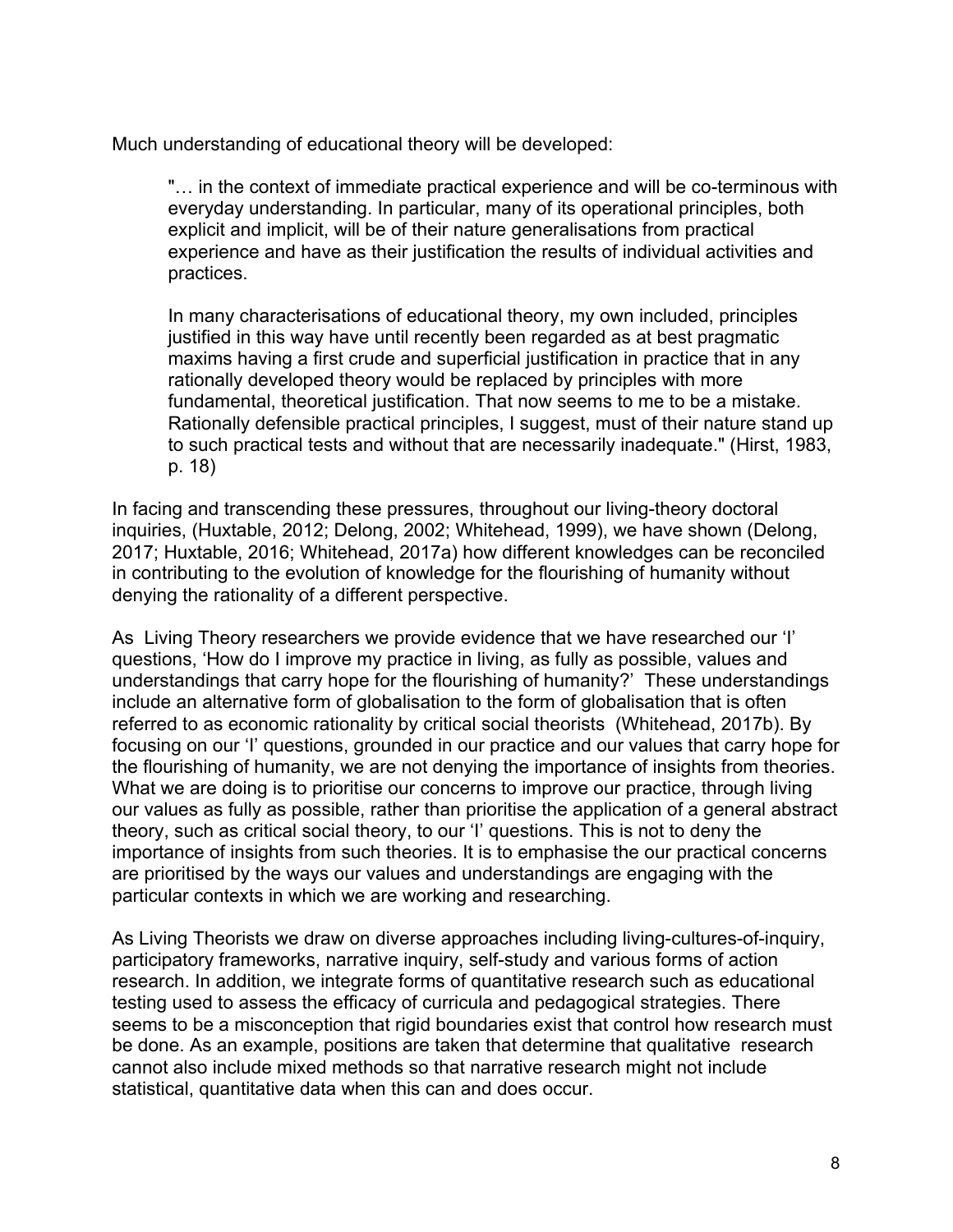## **Marie:**

The story of the development of an idea about living-posters is given in the proceedings of ARNA 2015 on pages 4-5

https://sites.google.com/site/arnaproceedings/home/2015/delong.

The letter we sent out inviting participation is an expression in practice of our value of knowledge democracy. You can see this from these extracts from the letter we sent out; for instance, where we point directly to the rationale of the session given in the successful proposal:

The efficacy of joint actions in learning with and from one another and how to enhance locally, regionally, nationally and globally the values and understandings that carry hope for the flourishing of humanity, could be much improved given the recent increases in inequalities across the world. We are placing education at the heart of the processes of enhancing this flow of values and understandings in creating living-cultures-of-inquiry for producing and sharing the living-theories of practitioner-researchers.

We go on to say:

The Town Hall Meeting affords the opportunity for you to contribute to and benefit from *"the globalising educational dialogues of individual practitioners who are exploring the implications of asking, researching and answering, 'How do I improve what I am doing?' in the generation and extension of living-cultures-ofinquiry."* We would be delighted if you would join in and help develop educationally productive dialogue with groups and individuals across the globe who share a desire to give expression in their practice to values that contribute to the flourishing of humanity.

Although only a few people can take part in the event through SKYPE we can extend the possibilities of new connections being made by drawing attention to your work and making it available at and after the event if you:

- 1. create and upload an approximately 2-3 minute video-clip to YouTube of you and which communicates the essentials of your: context; interests; values as the explanatory principles and living standards of judgment to which you hold yourself accountable in your practice; research passions.
- 2. send us a pdf of an attractive A4 'flier' which includes brief details of your: context; interests; ontological and relational values that motivate you; research passions; details of a few of your key publications; the url to your website if you have one; your contact details and the url to your YouTube video.

As the responses arrived, the challenge was to enable everyone to see themselves recognised and valued in an i~we~i community, and to enable others to find them. This is the solution then: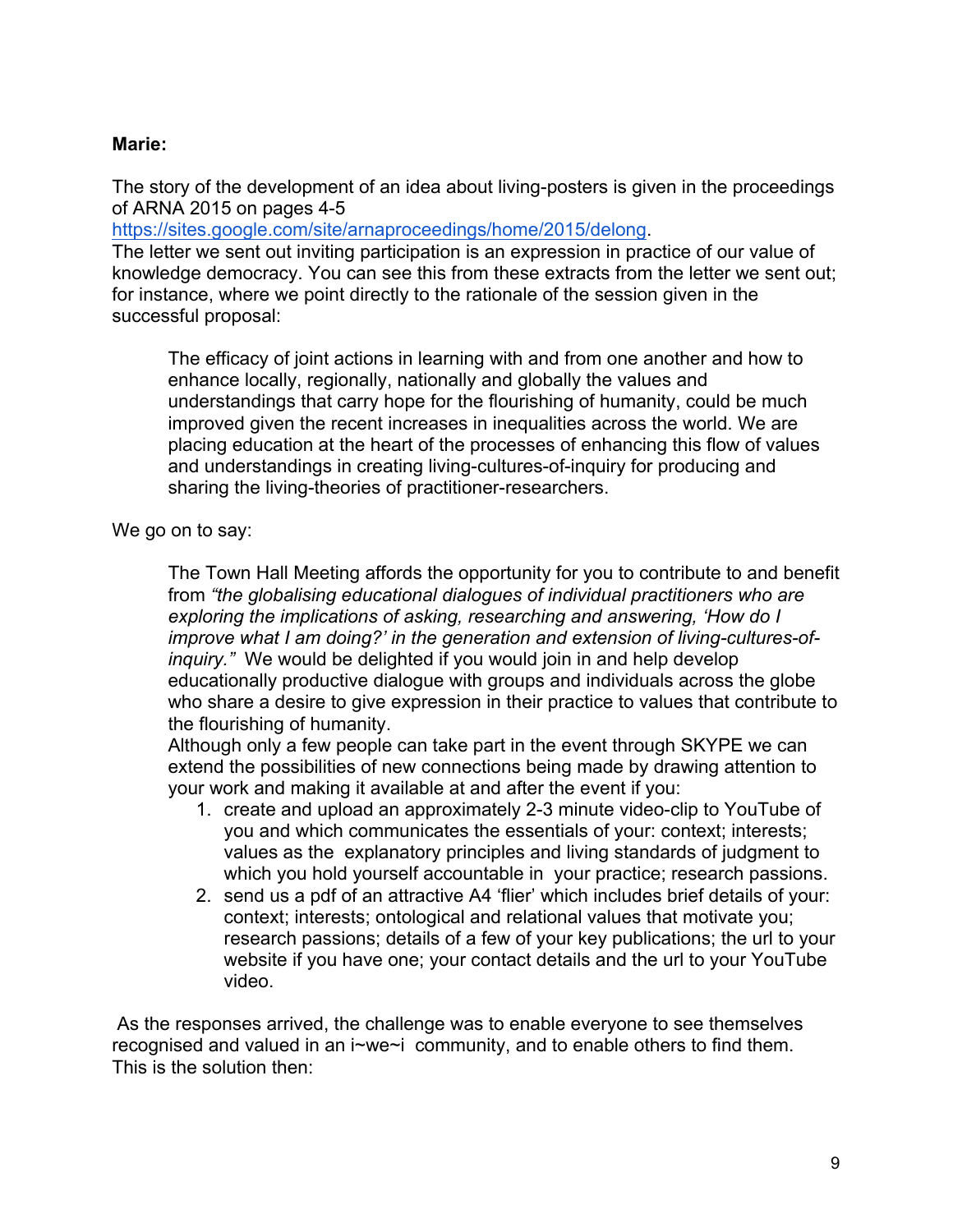| efficemepage250415                                                                                                                                                                                                                                                                                                 | 7.07                                                                                                                                                                                                                                                                                                                                                                                                                                                                                                                                                                                                                                                                                                                                                                                                                 | ۰                                                                                                                                                                                                                                                                                                 |
|--------------------------------------------------------------------------------------------------------------------------------------------------------------------------------------------------------------------------------------------------------------------------------------------------------------------|----------------------------------------------------------------------------------------------------------------------------------------------------------------------------------------------------------------------------------------------------------------------------------------------------------------------------------------------------------------------------------------------------------------------------------------------------------------------------------------------------------------------------------------------------------------------------------------------------------------------------------------------------------------------------------------------------------------------------------------------------------------------------------------------------------------------|---------------------------------------------------------------------------------------------------------------------------------------------------------------------------------------------------------------------------------------------------------------------------------------------------|
| Δ<br>Link of Curricula Living<br>Theory Research Day<br><b>Conversion Cale</b><br><b><i>CASTLE AIR FROM AND</i></b><br>A detroits appoints<br><b>Routine modern from and</b><br><b><i>Bridges Eleventh</i></b><br>August classic image strinks, from<br><b><i>Phone New Harris R.</i></b><br>distribution.         | <b>Several of American List</b><br><b>SICHELLING THING</b><br>an Contentral<br><b>Lo's 15 - Empatient</b><br><b><i>PARKET AVAILABLE ART</i></b><br>and retail descriptions<br>A FAINTA VIA<br><b><i>Riversal Of Liversa Theories</i></b><br>and send out of the property of<br><b>MOTORSKY ANGELES &amp; AIR</b><br>all international paints and<br><b>Explorer This deadly of 196 of</b><br><b>Automotive department and</b><br><b>ARTISTANTS AFT-ARTIS TOWARD</b><br><b>SERVICE AND FRAME OF ANY</b><br><b>SHOWERS</b><br>---                                                                                                                                                                                                                                                                                      | v<br><b>Business Actor</b><br>т<br><b>Teamerit Saturisti</b><br>a largest contracts of<br><b>Mandale House Frank Ave.</b><br>۰<br><b>Anti-Africand Anti-Trans</b>                                                                                                                                 |
| and structure back, with party<br><b>MORAGE SETTL GARDE</b><br><b>SUPPORT AND IN</b><br>Andrew James<br><b><i><u>Structure at American and</u></i></b><br><b>Jack Midwheel</b><br><b><i><u>Supera Lowrange</u></i></b><br><b>NALASTA MANUF</b>                                                                     | Living Theory researchers and natworks developing<br>educational knowledge, theory, gractice and opportunities that<br>contribute to the flourishing of humanity<br><b>But James</b><br><b>Instantial Agent</b><br><b><i><u>Searca Guardo</u></i></b><br><b>Long Section</b><br><b>Rock Ford Frank</b>                                                                                                                                                                                                                                                                                                                                                                                                                                                                                                               | <b>Notwork Educational</b><br><b>Actual Pleasuratives of</b><br><b><i>bene</i></b><br>A developing instance of<br><b>Microsoft A. D. Polar, A.</b><br><b>All Marches</b><br><b>Suppose downwidth</b><br><b>MALLER</b><br>To draw fraund                                                           |
| <b><i><u>Seattled Presid</u></i></b><br>$\overline{\phantom{a}}$<br>stocky, Avis<br>Jose Fox<br><b>MARK AT ANNA</b><br><b><i><u>Participants</u></i></b><br><b>Bang Stand</b><br>---                                                                                                                               | <b>Bright Avenue</b><br><b>Seattle Minimum</b><br><b>STAR-American</b><br><b>Conciling charge</b><br><b>Lower service</b><br><b>Marchan Support</b><br><b>CONTRACTOR</b><br><b>MINUTES STATE</b><br><b><i><u>SAFAAFINT</u></i></b><br>٠<br>18.8<br>×<br>٠<br>$-1$<br>w<br><b>Maria Bagar</b><br><b>Bank Marine</b><br>of Streets<br><b>CONTRACTOR</b><br><b>Text America</b><br><b><i><u>Participants</u></i></b><br><b><i><u>Starte Products</u></i></b><br>Alfred at The<br><b><i><u>RAFINA AWAY</u></i></b><br><b><i><u>Remaining</u></i></b><br><b><i><u>Instruct states</u></i></b><br><b><i><u>Contract Add Add Into</u></i></b><br><b>Market School</b><br>----                                                                                                                                               | <b>Earl democrats</b><br><br><b>STATISTICS</b><br><b>CONTRACTOR</b><br><b>Callier Striffer &amp; Aust</b><br><b>MARCH</b><br><b><i><u>America</u></i></b> sweet<br><b>Bullion At Trainer</b><br><b>Sale Manager</b><br>---<br><b>Road for you in art</b><br>a sichical                            |
| <b>Russian and</b><br><b>SHOWSHIP</b><br>Links World<br><b>Gent Allan</b><br><b>TOTAL TABLE</b><br><b>MAR</b><br><b>N</b> torn<br><b>Survival</b><br><b>Secretary Aves</b><br><b>Jane</b> , Onrinson,<br>law wet cove (21)<br><b>Facturing models</b><br><b>Constraint</b><br><b><i><u>ANTIBERS MARTIT</u></i></b> | <b>Mask Sundales</b><br><b>National American</b><br><b>Advert James</b><br>Mark Plyma<br><b><i>DRIVING</i></b><br><b>Secret charges</b><br><b>MONTHS AND ART</b><br><b>State Avenue</b><br><b>Sales Allen</b><br><b>County Ave</b><br><b>EDITARIA AMBAZINI</b><br><b>Am Fox</b><br><b>Service</b><br><b><i>AMARES</i></b><br><b>Dealer and present</b><br>--<br><b>STEAM AND</b><br><b>Send Product</b><br><b>LEWIS CO., LANSING</b><br><b><i><u><u><b>Designation</b></u></u></i></b><br><b>Allen Christmas Phoenix</b><br><b>ALCOHOL:</b><br><b>Married Miles</b><br><b><i><u>STANDARD</u></i></b><br><b><i><u>System Andrew</u></i></b><br><b>LANTING ENTIRE PR</b><br><b>Suite of</b><br><b>SAN AGE</b><br><b>THE REPORT</b><br><b>NEW YORK</b><br><b><i>UPSURE ARE</i></b><br><b>SHARE</b><br><b>Automative</b> | come?<br>--<br><b>Jacket Associate</b><br><b>Service and an</b><br><b>Town, Antiquists</b><br>$-$<br><b>Inspections</b><br><b>Los Suite</b><br><b>Sell Service</b><br><b><i><u>Red Post</u></i></b><br><b>ASS, MAYA, ANITE</b><br><b>Service of Grand</b><br><b>MITA FROM A</b><br><b>Service</b> |

Access from http://www.actionresearch.net/writings/posters/homepage061115.pdf It was possible to have each person on the page and to show them in groups/networks. Between the ARNA 2015 and 2017 conferences we have continued to receive livingposters, both individual and groups/networks. The problem with the visual on the screen with increasing numbers is, 'How to enable everyone to not only have a presence but to feel their ('i') is present and recognised in the various groups/networks to which they belong. This is the best solution at the moment:



Access from http://www.actionresearch.net/writings/posters/homepage020617.pdf

Individuals who are members of groups/networks are not shown individually on the homepage to make enough room. This doesn't feel right; the 'we' feels to mask the 'i' and is not yet expressing values of democratisation of knowledge and participation. It will change after the session, where Jack will present the draft paper at the ARNA 2017 conference, with any creative thoughts and responses we get, working with the notion of 'none of us is as smart as all of us' (attributed as a translation of a Japanese saying).

The archive of snapshots in time, from the first ARNA conference and this one, is proving valuable to learn from not only our own evolving journeys but also that of other people's. Rather than illustrate what learning we believe has occurred between ARNA 2015 and 2017 with individual examples, which runs the risk of just those stories we know of being elevated, we ask you to go into the current homepage and explore some of the stories yourself.

Some people have sent a number of living-posters, and you will find links to their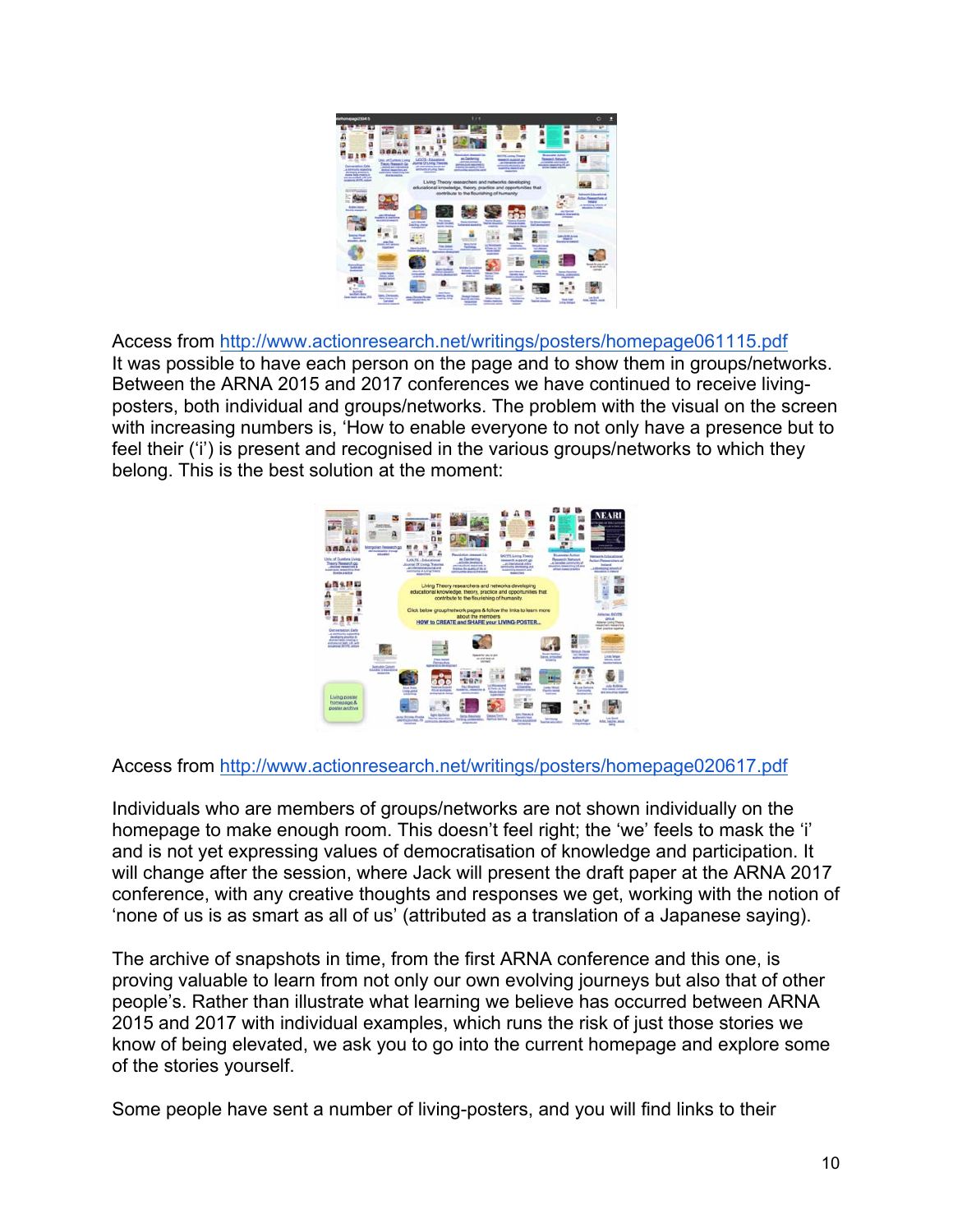previous living-posters. Some people have told us that they have found creating livingposters has provided a useful tool as a research method and/or a reflective device and they have offered their learning to others, who subsequently have developed the tool for their own purposes. Has it helped create a living-boundary (Huxtable, 2012) between your different worlds of practice within which you have created new learning that has been of value to you and/or others? What are your experiences? If you contribute your living-poster, with links to the knowledge you are prepared to make public then does that enable us to work together to democratise knowledge. Mellett (2017) coined the term pen-epistemogenesis as a contrast to epistemicide to emphasise contributions to the reconciliation and evolution of diverse knowledges that contribute to the flourishing of humanity.

Next we describe and explain our view of the the evolution of knowledge in our worlds.

# **3. Contributing to the evolution of knowledge for the flourishing of humanity**

The importance of a living-logic is that it establishes the original contributions of Living Theory researchers to educational knowledge. This living-logic has a relationally dynamic form of rationality that includes 'I' as a living contradiction with dialectical logic, and draws insights from propositional theories that are structured with formal logic (Whitehead, 2013).

In our understanding, logic is a mode of thought that is appropriate for comprehending the real as rational (Marcuse, 1964, p. 105). In a living-educational-theory the researcher provides an explanation for their educational knowledge whose rationality is distinguished by its living-logic. A living-logic has been distinguished in successfully completed, doctoral, educational research programmes. For example, Eden Charles (2007), in answering his question, 'How Can I Bring Ubuntu As A Living Standard of Judgement Into The Academy? Moving Beyond Decolonisation Through Societal Reidentification And Guiltless Recognition', presents a living-logic of an Ubuntu way of being:

This is a living-theory thesis which traces my engagement in seeking answers to my question that focuses on how I can improve my practice as someone seeking to make a transformational contribution to the position of people of African origin. In the course of my enquiry I have recognised and embraced Ubuntu, as part of an African cosmology, both as my living practice and as a living standard of judgement for this thesis. It is through my Ubuntu way of being, enquiring and knowing that my original contribution to knowledge has emerged.

Through Living Theory research, different knowledges can be reconciled to contribute to the evolution of knowledge for the flourishing of humanity without denying the rationality of a different perspective (in contrast to the exclusion expressed as 'epistemicide' by de Sousa Santos (2014).

Drawing on the content from the Educational Journal of Living Theories (EJOLTS),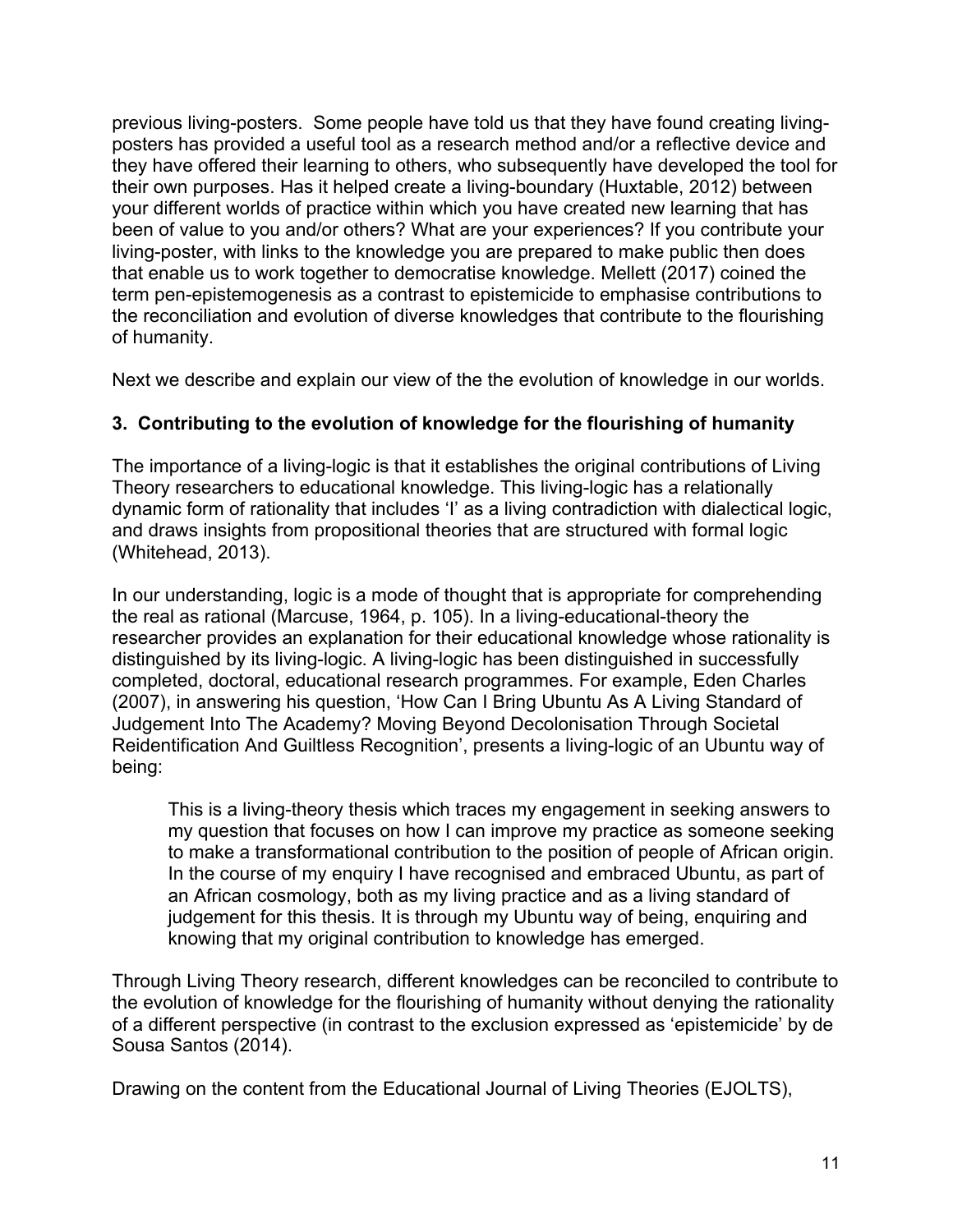Living Theory research we show and explain how, in practice, a community has developed participation and democratisation of knowledge from around the globe. Data from epistemologies of the South, East-Asian epistemologies and Western epistemologies, are analysed by the practitioner-researcher and used to show how the mutual exclusion of different forms of rationality can be avoided. We show how different knowledges can be reconciled to contribute to the evolution of knowledge for the flourishing of humanity without denying the rationality of a different perspective. Here are examples from the 2015-17 issues of EJOLTS that support the claims above:

#### June 2015

Jane Spiro ( http://ejolts.net/node/250 ) shows how she has created a community and developed participation and democratisation of knowledge with her students; Dan Butcher, Kathleen Greenway, Jenny Harding and Adrian Twissell, 'Paving the way: creating space for the doctoral journey.'

#### December 2015

A community that has developed participation and democratisation of knowledge is evident in Arianna Briganti's article (http://ejolts.net/node/262) 'Generating my own living-theory: An interim report focuses on my practice as a development practitioner having worked in Afghanistan, Ethiopia and Georgia and currently Albania.'

### June 2016

Neema Parekh (http://ejolts.net/node/271) in her paper, 'A journey in learning: My reflective account', says,'… I hope lessons learnt by me can be drawn on by other teachers so that they can make learning an enjoyable, stress--free experience for the children of rural India.' She provides evidence of how East-Asian and Western epistemologies can be reconciled and how the mutual exclusion of different forms of rationality can be avoided.

#### December 2016

Pip Bruce Ferguson, (http://ejolts.net/node/285 ) includes Action Research and her work with Maori and non-Maori children and teaches the rationality of a different perspective in her paper, 'The influence of Action Research and Living Educational Theory on my life's work as an educator'. She provides evidence of how Indigenous New Zealand and Western epistemologies can be reconciled.

Sadruddin Bahadur Qutoshi, (http://ejolts.net/node/287), 'Creating My Own Living-Theory: An Autoethnographic-soulful' Inquiry', includes addressing the culturally disempowering nature of teacher education and research practices in the context of Pakistan. He shows how different knowledges can be reconciled to contribute to the evolution of knowledge for the flourishing of humanity.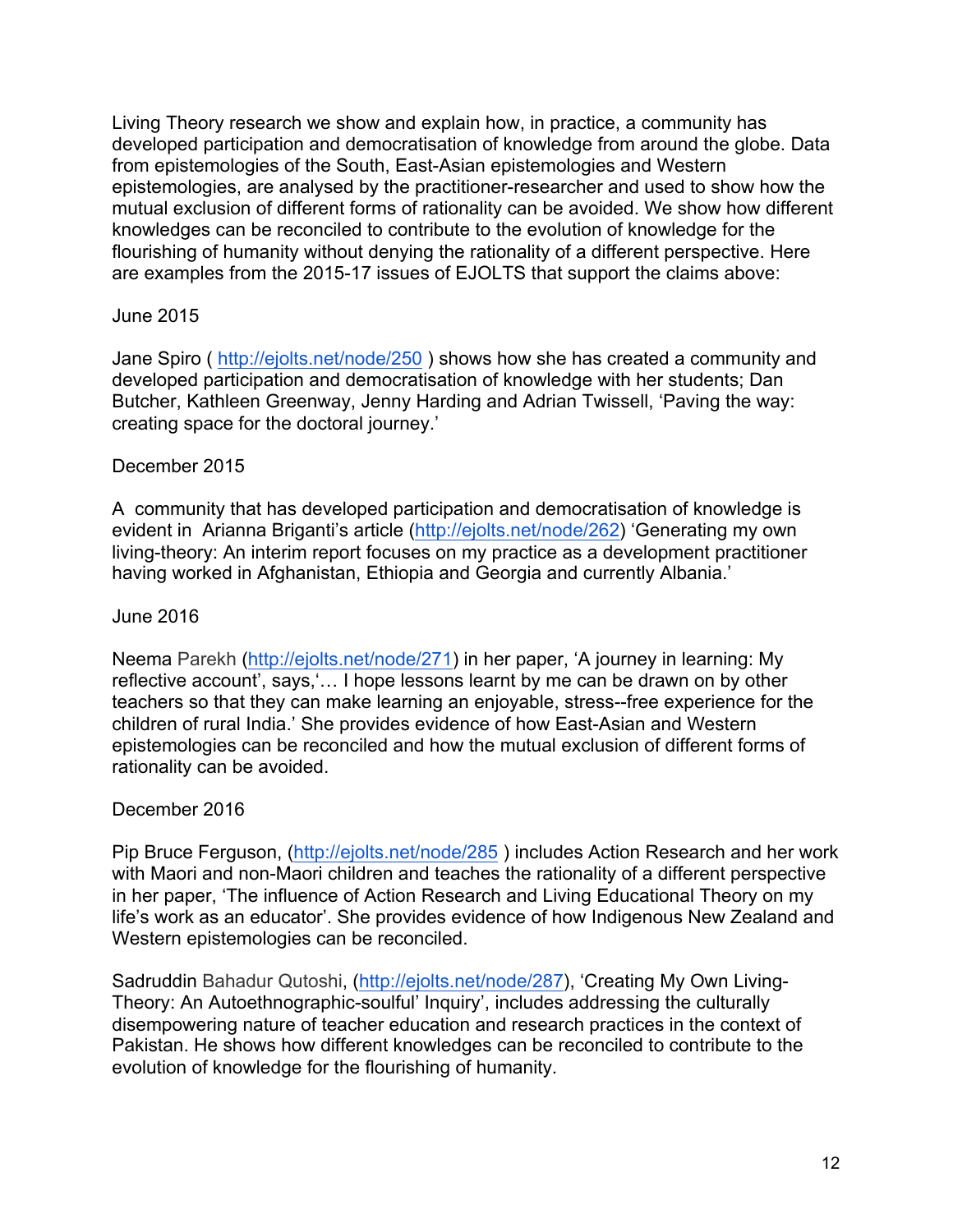### June 2017

Jacqueline Delong (2017) 'Respecting and Legitimating The Embodied Knowledge of Practitioners In Contexts of Power Struggles (http://ejolts.net/node/288 ). She shows that through Living Theory research different knowledges can be reconciled to contribute to the evolution of knowledge for the flourishing of humanity without denying the rationality of a different perspective (in contrast to the exclusion expressed as 'epistemicide' by de Sousa Santos (2014).

We move now to the evolution of understandings between the two ARNA conferences.

# **4. Evolution of understandings from ARNA 2015 to ARNA 2017**

At the end of our proceedings write-up for ARNA 2015 , we committed to next steps:

## Next Steps

What we have been exploring is the possibility of bringing Living Theory researchers from around the world into a living, global Culture of Inquiry, that does not require a membership fee or affiliation with any particular organisation, but encourages the sustained and sustaining conversations of individuals and groups who are working and researching to live as fully as possible the values and understandings that carry hope for the flourishing of humanity. Our learning from this session has been used for a similar session in November, 2015 in Pretoria, Africa with the Action Learning Action Research Association (ALARA) Conference (see Sonia Hutchison's paper and workshop plan at http://www.actionresearch.net/writings/southafrica/soniaALARA2015.pdf ). We intend to develop the potential of the ideas described above at the June 2017 ARNA conference in Cartagena, Colombia, for generating and sharing the living-theories of action researchers in extending and

deepening the influences of living-cultures-of-inquiry with values that carry hope for the flourishing of humanity. (Delong, Whitehead & Huxtable, 2016, p. 12)

In this paper we have shown that our emerging shared meanings of ecology of knowledges (Santos, 2014) and knowledge democracy (Ramos and Rowell, 2017) are consistent with the originators meanings. We have also shown how an ecology of knowledges has given us the opportunity to forge a new field of coherences in recognising some value in scientific materialist empiricism, for example in our use of digital visual technology, whilst transcending limitations in this approach to improve social relations, through Living Theory research. As our different knowledge systems interact with each other and others, we have have learned from these interplays. Instead of disintegration between competing reality claims, an ecology of knowledges has lead us to new possibilities of integration. We follow Ramos and Rowell (2107) in naming this new orientation Knowledge Democracy.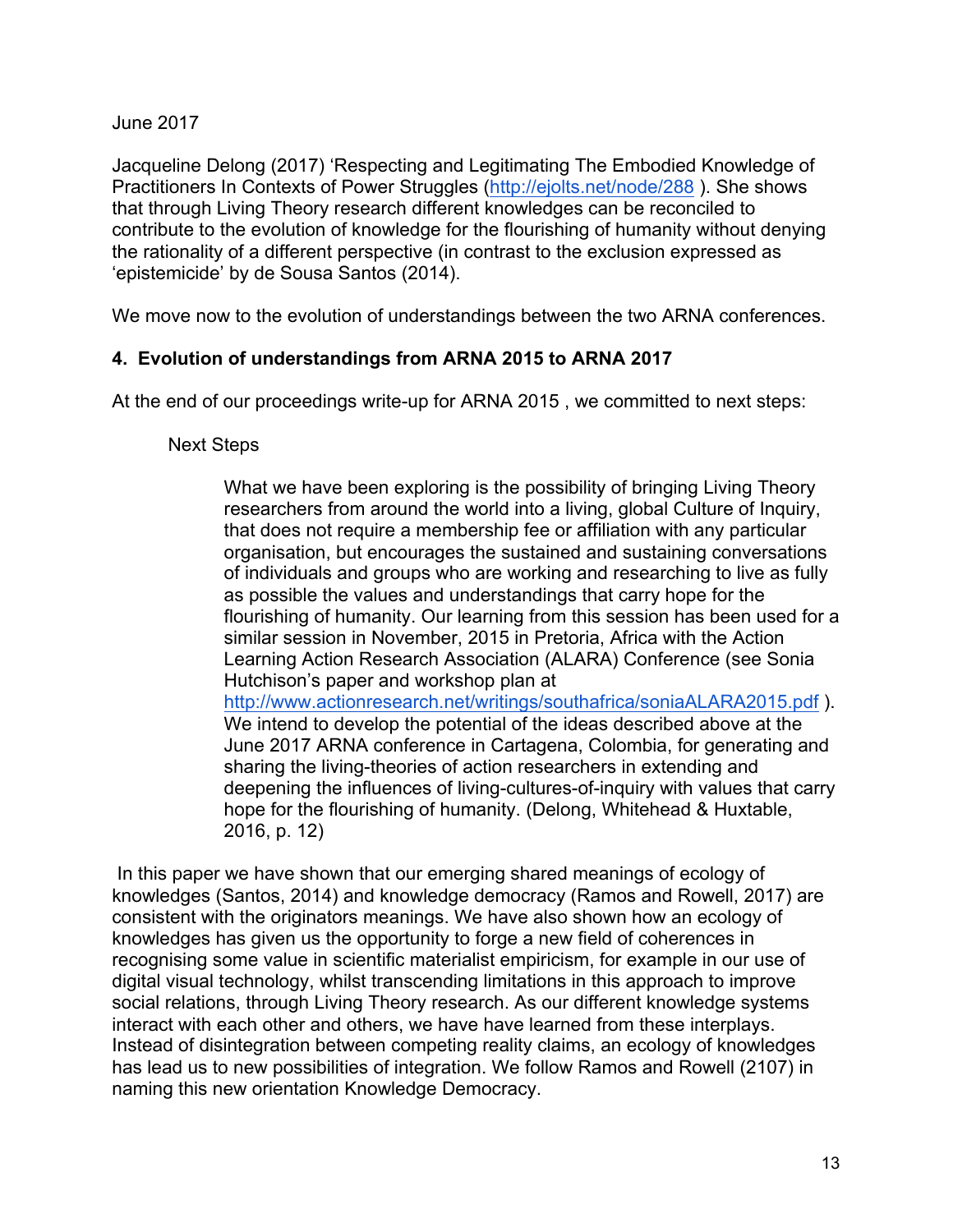We have also shown how an ecology of knowledges is a way of holding diversity in knowledge that supports the growth and integrity of the whole as we have developed ideas from the 8th May 2015 ARNA Town Hall meeting in Toronto and brought these into this presentation to the June 2017 ARNA conference in Cartagena, Colombia. The ideas include:

1) showing how generative conversations can bring people together from other contexts, with multiscreen SKYPES and living-posters, to share their 'I' questions and their explanations of influence as contributions to an ecology of knowledges. an example here from the 2015 Town Hall proceedings from a participant

2) showing how our emerging and shared understandings of knowledge democracy include convergences and continuing dialogues among those, including ourselves, creating knowledge through Living Theory research programmes. an example from our video

3) showing how Living Theorists, including ourselves, have drawn on diverse approaches including living-cultures-of-inquiry, participatory research, narrative inquiry, self-study and various forms of action research, in making contributions to an ecology of knowledges.

4) showing how data from epistemologies of the South, East-Asian epistemologies and Western epistemologies, are analysed and used to show the mutual exclusion of different forms of rationality.

5) In contrast to the exclusion expressed as 'epistemicide' by de Sousa Santos (2014) the living-logics of Living Theory research were used to show how different knowledges can be reconciled to contribute to the evolution of knowledge for the flourishing of humanity without denying the rationality of a different perspective.

6) Multi-media narratives with digital visual data from a range of professional and community practices have been used to clarify and communicate the meanings of embodied expressions of ontological and relational life-affirming values. These values have been used as explanatory principles in the explanations of individuals of their educational influences in their own learning, in the learning of others and in the learning of the social formations that influence practice and understandings.

## **5. Next Steps**

We are hopeful that we can draw on what we, and others, have learned in trying to bring people into the ARNA 2015 and 2017 conferences in bringing people together to create a knowledge democracy. We are continuing to research our practice and improve it to express our embodied values of knowledge democracy and participation. Our intention is to contribute to reconciling diverse knowledges that may form a richer ecology of knowledges where different knowledges can be generated and shared.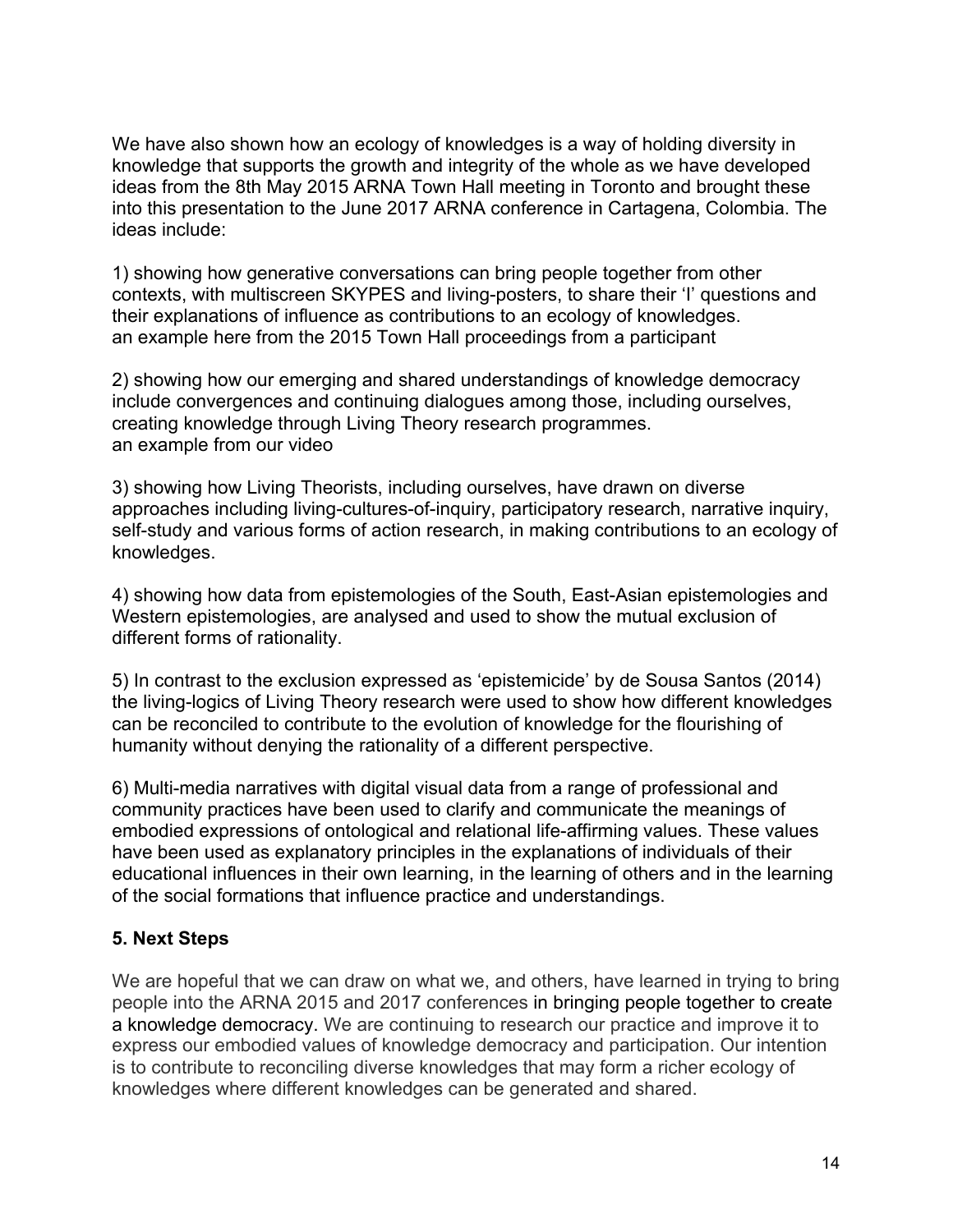We intend to bring the voices of participants from the 2015 Town Hall into the final paper of the proceedings to provide data as evidence of the growth of the evidential base of the embodied knowledge of living-theorists around the globe. In addition, Jack hopes to to engage participants in his workshop on June 12th in Cartagena in the process of Living Theory research; they would go through the process of bringing accounts to a validation group with the purpose of strengthening this paper.

In addition, we intend to continue writing and supporting Living Theorists around the globe to contribute to a global community dedicated to the flourishing of humanity and an ecology of knowledges.

## **References**

Bruce-Ferguson, P. (2008) Increasing Inclusion in Educational Research: Reflections from New Zealand. *Research Intelligence*, 102, 24-25. Retrieved 11 January 2008 from http://www.actionresearch.net/writings/bera/24-25RI102.pdf

Charles, E. (2007) How Can I Bring Ubuntu As A Living Standard of Judgement Into The Academy? Moving Beyond Decolonisation Through Societal Reidentification And Guiltless Recognition. Ph.D. University of Bath. Retrieved 3 Jun3 2017 from http://www.actionresearch.net/living/edenphd.shtml

Delong, J. (2002) How Can I Improve My Practice As A Superintendent of Schools and Create My Own Living Educational Theory? Ph.D., University of Bath. Retrieved 19 April 2017 from http://www.actionresearch.net/living/delong.shtml

Delong, J. (2015) A pedagogy of loving into learning in living-cultures-of-inquiry. A paper presented at the 2015 Action Research Network of the Americas Conference, Ontario Institute For Studies in Education, Toronto, Ontario, Canada May 10, 2015. Retrieved 26 May 2017 from

http://www.actionresearch.net/writings/arna/ARNAjdd260415.pdf

Delong J., Whitehead, J., Huxtable, M. (2016) Town Hall: Come and join our live conversation with an international community of practitioner action researchers ARNA Proceedings. Retrieved 4 June 2017 from http://www.actionresearch.net/writings/arna/jddjwmharna080516.pdf

Delong, J. (2017) Respecting and Legitimating The Embodied Knowledge of Practitioners In Contexts of Power Struggles. Educational Journal of Living Theories, 10(1); 43-71. Retrieved 10 June 2017 from http://ejolts.net/drupal/node/298

Hirst, P. (Ed.) (1983) Educational Theory and its Foundation Disciplines. London;RKP

Huxtable, M. (2012) Thesis, How do I Evolve Living-Educational-Theory Praxis in